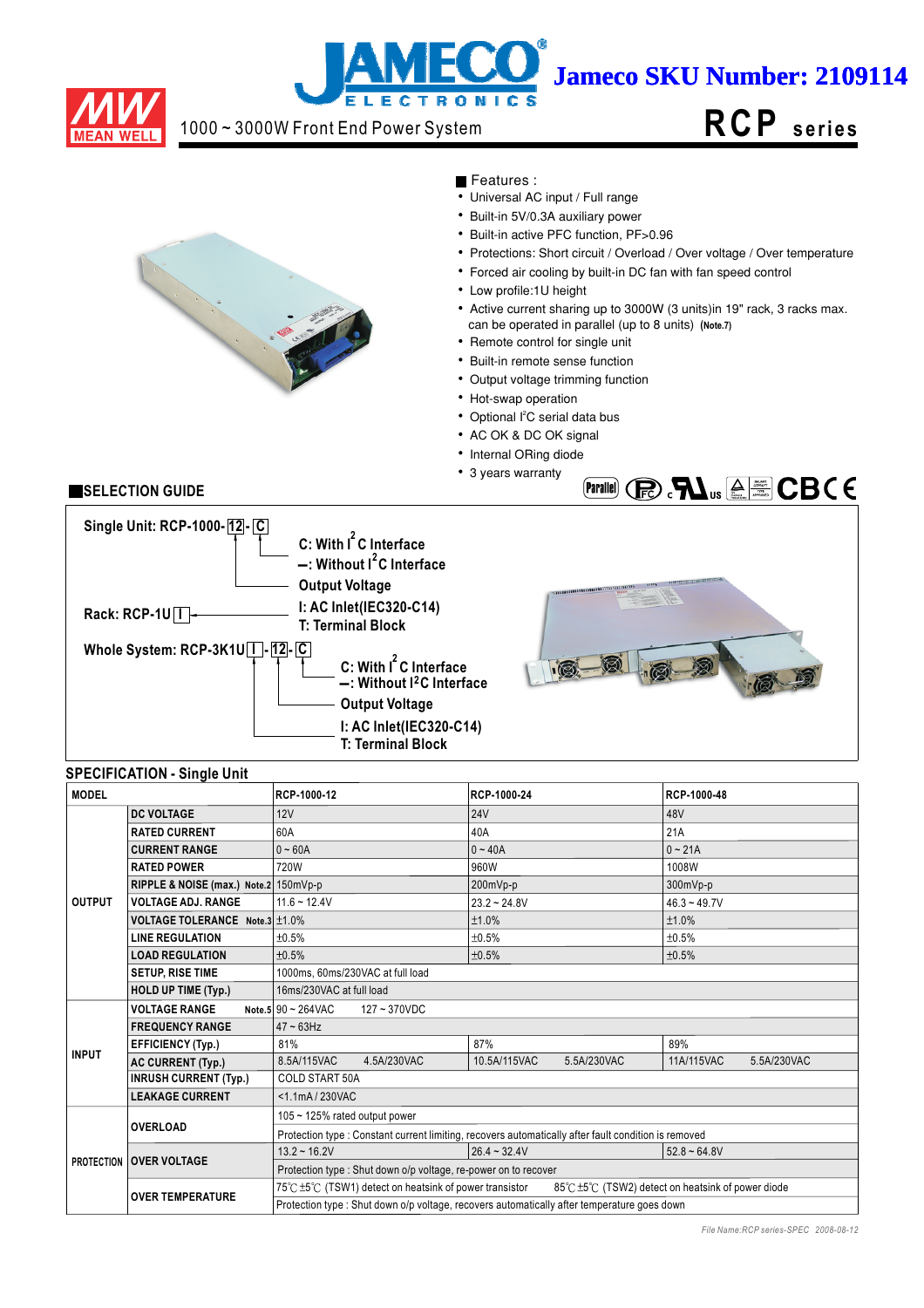



# 1000 ~ 3000W Front End Power System

**RCP s e ri e s**

| <b>MODEL</b>           |                                       | RCP-1000-12                                                                    | RCP-1000-24                                                                                                 | RCP-1000-48 |  |  |
|------------------------|---------------------------------------|--------------------------------------------------------------------------------|-------------------------------------------------------------------------------------------------------------|-------------|--|--|
|                        | <b>AUXILIARY POWER</b>                | 5V @ 0.3A                                                                      |                                                                                                             |             |  |  |
|                        | <b>REMOTE ON/OFF CONTROL</b>          | By electrical signal or dry contact  ON:short  OFF:open                        |                                                                                                             |             |  |  |
|                        | <b>REMOTE SENSE</b>                   | Compensate voltage drop on the load wiring up to 0.5V                          |                                                                                                             |             |  |  |
| <b>FUNCTION</b>        | <b>DC OK SIGNAL</b>                   | Open collector signal, on when Vout≥80%±5%, max. sink current:10mA             |                                                                                                             |             |  |  |
|                        | <b>AC FAIL SIGNAL</b>                 | Open collector signal, refer to function manual                                |                                                                                                             |             |  |  |
|                        | <b>OUTPUT VOLTAGE TRIM</b>            | Adjustment of output voltage, possible between $90 \sim 110\%$ of rated output |                                                                                                             |             |  |  |
|                        | <b>OVER TEMP WARNING</b>              | Logic "High" for over temperature warning, refer to function manual            |                                                                                                             |             |  |  |
|                        | <b>WORKING TEMP.</b>                  | $-20 \sim +60^{\circ}$ (Refer to output load derating curve)                   |                                                                                                             |             |  |  |
|                        | <b>WORKING HUMIDITY</b>               | $20 \sim 90\%$ RH non-condensing                                               |                                                                                                             |             |  |  |
| <b>ENVIRONMENT</b>     | <b>STORAGE TEMP., HUMIDITY</b>        | $-40 \sim +85^{\circ}$ C, 10 ~ 95% RH                                          |                                                                                                             |             |  |  |
|                        | <b>TEMP. COEFFICIENT</b>              | $\pm 0.02\%$ (0 ~ 50°C)                                                        |                                                                                                             |             |  |  |
|                        | <b>VIBRATION</b>                      | 10 ~ 500Hz, 2G 10min./1cycle, 60min. each along X, Y, Z axes                   |                                                                                                             |             |  |  |
|                        | <b>SAFETY STANDARDS</b>               | UL60950-1, TUV EN60950-1 approved                                              |                                                                                                             |             |  |  |
|                        | <b>WITHSTAND VOLTAGE</b>              | I/P-O/P:3KVAC I/P-FG:1.5KVAC O/P-FG:0.7KVDC                                    |                                                                                                             |             |  |  |
| <b>SAFETY &amp;</b>    | <b>ISOLATION RESISTANCE</b>           | I/P-O/P, I/P-FG, O/P-FG:100M Ohms/500VDC                                       |                                                                                                             |             |  |  |
| <b>EMC</b><br>(Note 4) | <b>EMI CONDUCTION &amp; RADIATION</b> | Compliance to EN55022 (CISPR22) Class B                                        |                                                                                                             |             |  |  |
|                        | <b>HARMONIC CURRENT</b>               | Compliance to EN61000-3-2,-3                                                   |                                                                                                             |             |  |  |
|                        | <b>EMS IMMUNITY</b>                   |                                                                                | Compliance to EN61000-4-2,3,4,5,6,8,11, ENV50204, EN61000-6-2 (EN50082-2), heavy industry level, criteria A |             |  |  |
|                        | <b>MTBF</b>                           | MIL-HDBK-217F (25℃)<br>43.4Khrs min.                                           |                                                                                                             |             |  |  |
| <b>OTHERS</b>          | <b>DIMENSION</b>                      | 295*127*41mm (L*W*H)                                                           |                                                                                                             |             |  |  |
|                        | <b>PACKING</b>                        | 1.91Kg; 6pcs/12.5Kg/1.04CUFT                                                   |                                                                                                             |             |  |  |

## **SPECIFICATION - Rack System**

| <b>MODEL</b>           |                                       | RCP-3K1U□-12                                                                                                                                                                                                                                                                                                                                                                                                                                                                                                                                                                                                                                                                                                                                                                                                                                                                                                                                         | RCP-3K1U□-24                                                                                                | RCP-3K1U <sup>-48</sup>                                                                                                                                             |  |  |  |
|------------------------|---------------------------------------|------------------------------------------------------------------------------------------------------------------------------------------------------------------------------------------------------------------------------------------------------------------------------------------------------------------------------------------------------------------------------------------------------------------------------------------------------------------------------------------------------------------------------------------------------------------------------------------------------------------------------------------------------------------------------------------------------------------------------------------------------------------------------------------------------------------------------------------------------------------------------------------------------------------------------------------------------|-------------------------------------------------------------------------------------------------------------|---------------------------------------------------------------------------------------------------------------------------------------------------------------------|--|--|--|
|                        | <b>MODULE</b>                         | RCP-1000-12                                                                                                                                                                                                                                                                                                                                                                                                                                                                                                                                                                                                                                                                                                                                                                                                                                                                                                                                          | RCP-1000-24                                                                                                 | RCP-1000-48                                                                                                                                                         |  |  |  |
|                        | <b>RACK</b>                           | RCP-1UI or RCP-1UT                                                                                                                                                                                                                                                                                                                                                                                                                                                                                                                                                                                                                                                                                                                                                                                                                                                                                                                                   |                                                                                                             |                                                                                                                                                                     |  |  |  |
| <b>OUTPUT</b>          | <b>OUTPUT VOLTAGE</b>                 | 12V                                                                                                                                                                                                                                                                                                                                                                                                                                                                                                                                                                                                                                                                                                                                                                                                                                                                                                                                                  | <b>24V</b>                                                                                                  | 48V                                                                                                                                                                 |  |  |  |
|                        | <b>MAX. OUTPUT CURRENT</b>            | 180A                                                                                                                                                                                                                                                                                                                                                                                                                                                                                                                                                                                                                                                                                                                                                                                                                                                                                                                                                 | 120A                                                                                                        | 63A                                                                                                                                                                 |  |  |  |
|                        | MAX. OUTPUT POWER Note.6 2160W        |                                                                                                                                                                                                                                                                                                                                                                                                                                                                                                                                                                                                                                                                                                                                                                                                                                                                                                                                                      | 2880W                                                                                                       | 3024W                                                                                                                                                               |  |  |  |
|                        | <b>VOLTAGE RANGE</b>                  | Note.5 $90 \sim 264 \text{VAC}$<br>127~370VDC                                                                                                                                                                                                                                                                                                                                                                                                                                                                                                                                                                                                                                                                                                                                                                                                                                                                                                        |                                                                                                             |                                                                                                                                                                     |  |  |  |
|                        | <b>FREQUENCY RANGE</b>                | $47 \sim 63$ Hz                                                                                                                                                                                                                                                                                                                                                                                                                                                                                                                                                                                                                                                                                                                                                                                                                                                                                                                                      |                                                                                                             |                                                                                                                                                                     |  |  |  |
| <b>INPUT</b>           | AC CURRENT (Typ.)FOR EACH UNIT        | 8.5A/115VAC<br>4.5A/230VAC                                                                                                                                                                                                                                                                                                                                                                                                                                                                                                                                                                                                                                                                                                                                                                                                                                                                                                                           | 10.5A/115VAC<br>5.5A/230VAC                                                                                 | 11A/115VAC<br>5.5A/230VAC                                                                                                                                           |  |  |  |
|                        | <b>LEAKAGE CURRENT</b>                | <3.5mA / 230VAC                                                                                                                                                                                                                                                                                                                                                                                                                                                                                                                                                                                                                                                                                                                                                                                                                                                                                                                                      |                                                                                                             |                                                                                                                                                                     |  |  |  |
|                        | <b>AUXILIARY POWER</b>                | 5V @ 0.3A                                                                                                                                                                                                                                                                                                                                                                                                                                                                                                                                                                                                                                                                                                                                                                                                                                                                                                                                            |                                                                                                             |                                                                                                                                                                     |  |  |  |
|                        | <b>REMOTE ON/OFF CONTROL</b>          | By electrical signal or dry contact  ON:short  OFF:open                                                                                                                                                                                                                                                                                                                                                                                                                                                                                                                                                                                                                                                                                                                                                                                                                                                                                              |                                                                                                             |                                                                                                                                                                     |  |  |  |
|                        | <b>REMOTE SENSE</b>                   |                                                                                                                                                                                                                                                                                                                                                                                                                                                                                                                                                                                                                                                                                                                                                                                                                                                                                                                                                      |                                                                                                             | Compensate voltage drop on the load wiring up to 0.5V. "Local Sense"should be connected in order to get the correct output voltage if the "Remote Sense"is not used |  |  |  |
| <b>FUNCTION</b>        | <b>DC OK SIGNAL</b>                   |                                                                                                                                                                                                                                                                                                                                                                                                                                                                                                                                                                                                                                                                                                                                                                                                                                                                                                                                                      | The TTL signal out, refer to function manual                                                                |                                                                                                                                                                     |  |  |  |
|                        | <b>AC FAIL SIGNAL</b>                 | The TTL signal out, refer to function manual                                                                                                                                                                                                                                                                                                                                                                                                                                                                                                                                                                                                                                                                                                                                                                                                                                                                                                         |                                                                                                             |                                                                                                                                                                     |  |  |  |
|                        | <b>OUTPUT VOLTAGE TRIM</b>            | Adjustment of output voltage, possible between 90 ~ 110% of rated output                                                                                                                                                                                                                                                                                                                                                                                                                                                                                                                                                                                                                                                                                                                                                                                                                                                                             |                                                                                                             |                                                                                                                                                                     |  |  |  |
|                        | <b>OVER TEMP WARNING</b>              | Logic "High" for over temperature warning, refer to function manual                                                                                                                                                                                                                                                                                                                                                                                                                                                                                                                                                                                                                                                                                                                                                                                                                                                                                  |                                                                                                             |                                                                                                                                                                     |  |  |  |
|                        | <b>WORKING TEMP.</b>                  | $-20 \sim +60^{\circ}$ (Refer to output load derating curve)                                                                                                                                                                                                                                                                                                                                                                                                                                                                                                                                                                                                                                                                                                                                                                                                                                                                                         |                                                                                                             |                                                                                                                                                                     |  |  |  |
|                        | <b>WORKING HUMIDITY</b>               | 20~90% RH non-condensing                                                                                                                                                                                                                                                                                                                                                                                                                                                                                                                                                                                                                                                                                                                                                                                                                                                                                                                             |                                                                                                             |                                                                                                                                                                     |  |  |  |
| <b>ENVIRONMENT</b>     | <b>STORAGE TEMP., HUMIDITY</b>        | $-40 \sim +85^{\circ}$ C, 10 ~ 95% RH                                                                                                                                                                                                                                                                                                                                                                                                                                                                                                                                                                                                                                                                                                                                                                                                                                                                                                                |                                                                                                             |                                                                                                                                                                     |  |  |  |
|                        | <b>TEMP. COEFFICIENT</b>              | $\pm 0.02\%$ /°C (0 ~ 50°C)                                                                                                                                                                                                                                                                                                                                                                                                                                                                                                                                                                                                                                                                                                                                                                                                                                                                                                                          |                                                                                                             |                                                                                                                                                                     |  |  |  |
|                        | <b>VIBRATION</b>                      | 10 ~ 500Hz, 2G 10min./1cycle, 60min. each along X, Y, Z axes                                                                                                                                                                                                                                                                                                                                                                                                                                                                                                                                                                                                                                                                                                                                                                                                                                                                                         |                                                                                                             |                                                                                                                                                                     |  |  |  |
|                        | <b>SAFETY STANDARDS</b>               | UL60950-1, TUV EN60950-1 approved                                                                                                                                                                                                                                                                                                                                                                                                                                                                                                                                                                                                                                                                                                                                                                                                                                                                                                                    |                                                                                                             |                                                                                                                                                                     |  |  |  |
|                        | <b>WITHSTAND VOLTAGE</b>              | I/P-O/P:3KVAC I/P-FG:1.5KVAC O/P-FG:0.7KVDC                                                                                                                                                                                                                                                                                                                                                                                                                                                                                                                                                                                                                                                                                                                                                                                                                                                                                                          |                                                                                                             |                                                                                                                                                                     |  |  |  |
| <b>SAFETY &amp;</b>    | <b>ISOLATION RESISTANCE</b>           | I/P-O/P, I/P-FG, O/P-FG:100M Ohms/500VDC                                                                                                                                                                                                                                                                                                                                                                                                                                                                                                                                                                                                                                                                                                                                                                                                                                                                                                             |                                                                                                             |                                                                                                                                                                     |  |  |  |
| <b>EMC</b><br>(Note 4) | <b>EMI CONDUCTION &amp; RADIATION</b> | Compliance to EN55022 (CISPR22) Class B                                                                                                                                                                                                                                                                                                                                                                                                                                                                                                                                                                                                                                                                                                                                                                                                                                                                                                              |                                                                                                             |                                                                                                                                                                     |  |  |  |
|                        | <b>HARMONIC CURRENT</b>               |                                                                                                                                                                                                                                                                                                                                                                                                                                                                                                                                                                                                                                                                                                                                                                                                                                                                                                                                                      | Compliance to EN61000-3-2,-3                                                                                |                                                                                                                                                                     |  |  |  |
|                        | <b>EMS IMMUNITY</b>                   |                                                                                                                                                                                                                                                                                                                                                                                                                                                                                                                                                                                                                                                                                                                                                                                                                                                                                                                                                      | Compliance to EN61000-4-2,3,4,5,6,8,11, ENV50204, EN61000-6-2 (EN50082-2), heavy industry level, criteria A |                                                                                                                                                                     |  |  |  |
| <b>OTHERS</b>          | <b>DIMENSION</b>                      | Rack 483.6*350.8*44(L*W*H)                                                                                                                                                                                                                                                                                                                                                                                                                                                                                                                                                                                                                                                                                                                                                                                                                                                                                                                           |                                                                                                             |                                                                                                                                                                     |  |  |  |
|                        | <b>PACKING</b>                        | 11Kg; 1pcs/11Kg/2.67CUFT                                                                                                                                                                                                                                                                                                                                                                                                                                                                                                                                                                                                                                                                                                                                                                                                                                                                                                                             |                                                                                                             |                                                                                                                                                                     |  |  |  |
| <b>NOTE</b>            | <b>EMC</b> directives.                | 1. All parameters NOT specially mentioned are measured at 230VAC input, rated load and 25°C of ambient temperature.<br>2. Ripple & noise are measured at 20MHz of bandwidth by using a 12" twisted pair-wire terminated with a 0.1uf & 47uf parallel capacitor.<br>3. Tolerance: includes set up tolerance, line regulation and load regulation.<br>4. The power supply is considered a component which will be installed into a final equipment. The final equipment must be re-confirmed that it still meets<br>5. Derating may be needed under low input voltages. Please check the derating curve for more details.<br>6. Output of all the RCP-1000 modules are connected in parallel in the rack.<br>7. Under parallel operation of more than one rack connecting together, ripple of the output voltage may be higher than the SPEC at light load condition.<br>It will go back to normal ripple level once the output load is more than 10%. |                                                                                                             |                                                                                                                                                                     |  |  |  |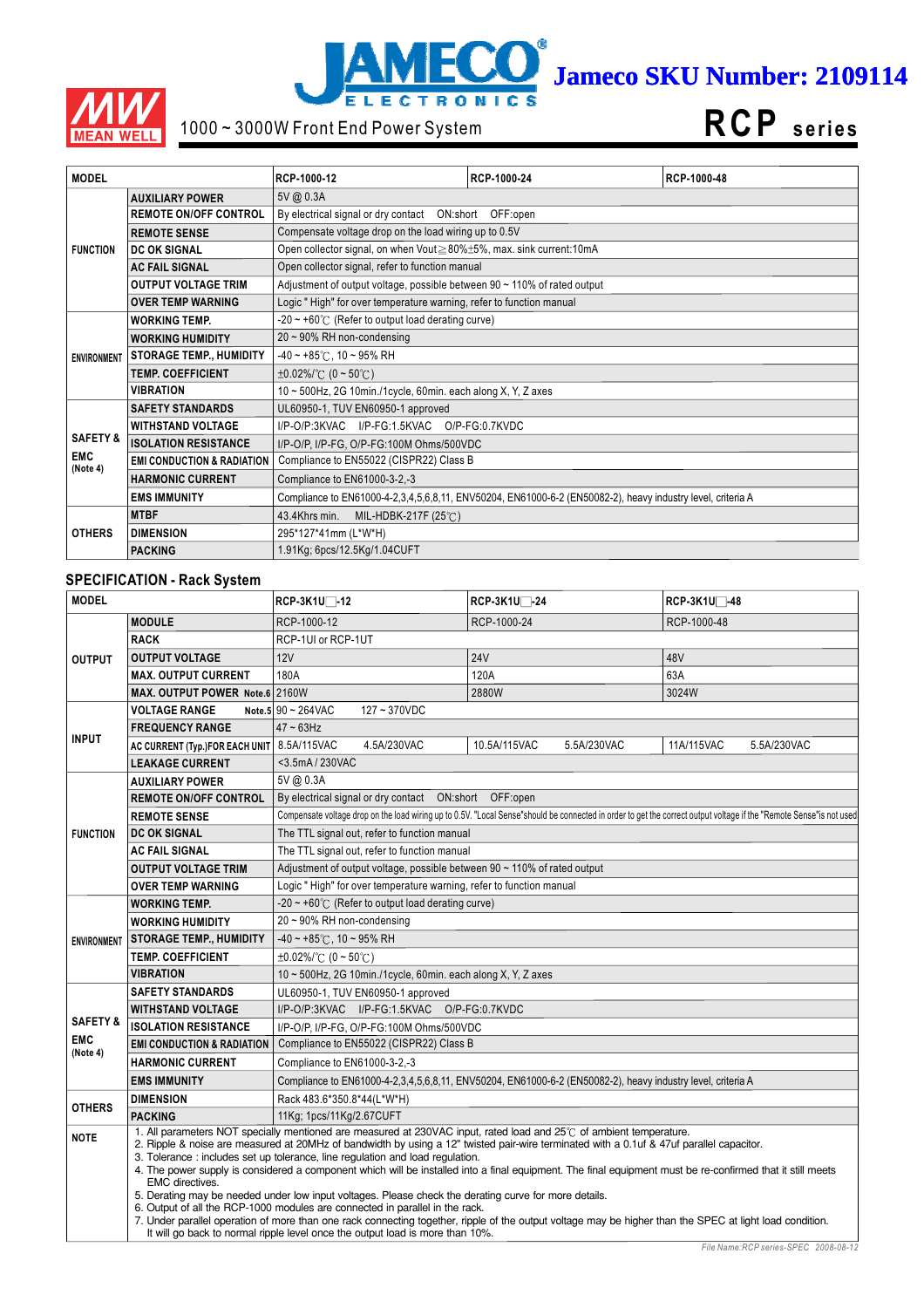



1000 ~ 3000W Front End Power System

**RCP s e ri e s**

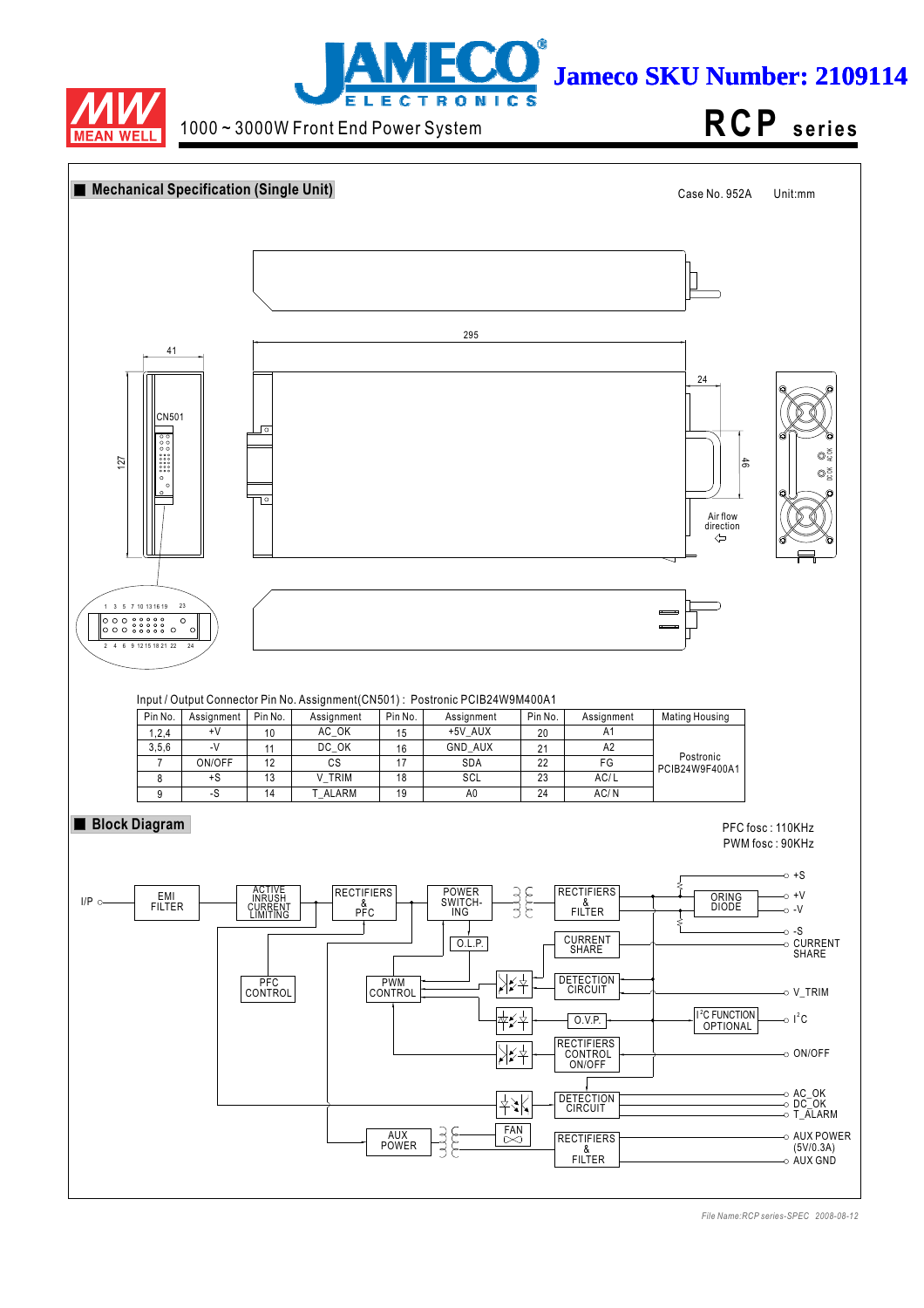



1000 ~ 3000W Front End Power System **RCP** series

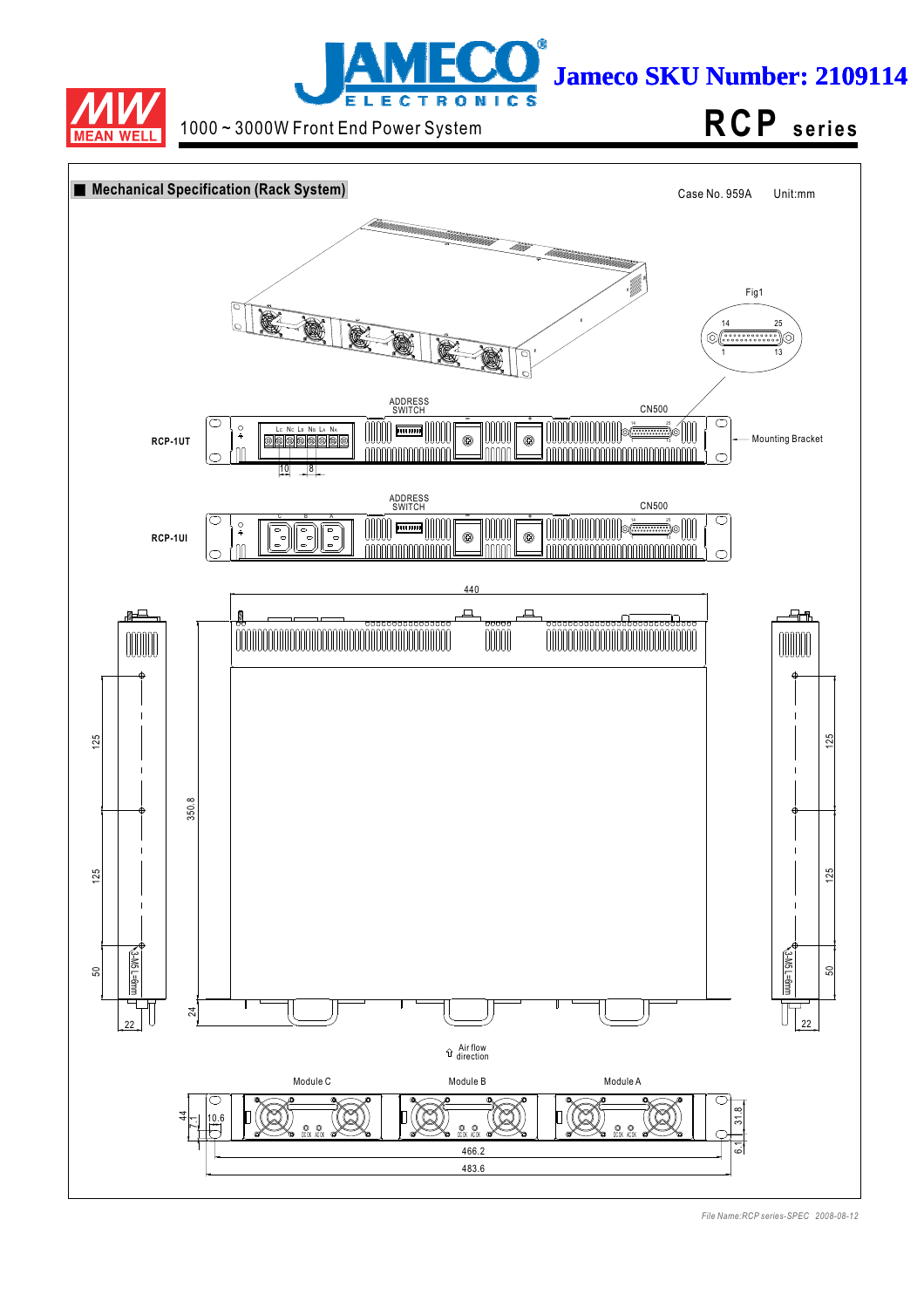



# 1000 ~ 3000W Front End Power System



## **CN500 Pin No. Assignment**

## Connector Pin No. Assignment(CN500) : D-Type Right Angle 25 positions

| Pin No. | Assignment | Pin No. | Assignment | Pin No. | Assignment | Pin No. | Assianment | Pin No. | Assignment |
|---------|------------|---------|------------|---------|------------|---------|------------|---------|------------|
|         | ON/OFF-A   | 6       | $+5V-AUX$  |         | V-TRIM-B   | 16      | AC-OK-C    | 21      | -S         |
|         | AC-OK-A    |         | GND-AUX    | 12      | T-ALARM-B  |         | DC-OK-C    | 22      | +٧         |
|         | DC-OK-A    |         | ON/OFF-B   | 13      | <b>NC</b>  | 18      | V-TRIM-C   | 23      | SCL        |
|         | V-TRIM-A   |         | AC-OK-B    | 14      | СS         | 19      | T-ALARM-C  | 24      | <b>SDA</b> |
|         | T-ALARM-A  | 10      | DC-OK-B    | 15      | ON/OFF-C   | 20      | +S         | 25      | $-V$       |

#### **CN500 IN/OUT Connector pins function description**

| Pin No. |            | <b>Function Description</b>                                                                                                                                                                                              |
|---------|------------|--------------------------------------------------------------------------------------------------------------------------------------------------------------------------------------------------------------------------|
| 1,8,15  |            | ON/OFF Each unit can separately turn the output on and off by electrical or dry contact between ON/OFF A, B, C(pin 1,8,15) and -S(pin 21). Short: ON, Open:OFF.                                                          |
| 2,9,16  |            | AC-OK Low: When the input voltage is $\geq$ 82Vrms +/-4V. High: when the input voltage in $\leq$ 82Vrms +/-4V.                                                                                                           |
| 3,10,17 |            | DC-OK   High: When the Vout $\leq 80\% + 1.5\%$ . Low: When Vout $\geq 80\% + 1.5\%$                                                                                                                                     |
| 4,11,18 |            | V-TRIM Connection for output voltage trimming. The voltage can be trimmed within its defined range.                                                                                                                      |
| 5,12,19 |            | $[T-ALARM]$ High: When the internal temperature is within safe limit. Low: 10°C below the thermal shut down limit.                                                                                                       |
| 6       |            | +5V-AUX Auxiliary voltage output, 4.3~5.3V, referenced to GND-AUX(pin 7). The maximum load current is 0.3A. This output has the built-in<br>"Oring diodes" and is not controlled by the remote ON/OFF control.           |
| 7       |            | $ GND-AUX $ Auxiliary voltage output GND. The signal return is isolated from the output terminals (+V & -V).                                                                                                             |
| 14      | CS         | Current sharing signal. When units are connected in parallel, the CS pins of the units should be connected to allow current balance<br>between units.                                                                    |
| 20      | $+S$       | Positive sensing. The +S signal should be connected to the positive terminal of the load. The +S and -S leads should be twisted in pair to<br>minimize noise pick-up effect. The maximum line drop compensation is 0.5V. |
| 21      | $-S$       | Negative sensing. The -S signal should be connected to the negative terminal of the load. The -S and +S leads should be twisted in pair to<br>minimize noise pick-up effect. The maximum line drop compensation is 0.5V. |
| 22      | $+V$       | Positive output voltage. For local sense use only, can't be connected directly to the load.                                                                                                                              |
| 23      | <b>SCL</b> | Serial clock used in the IC interface option. Refer to the IC interface description.                                                                                                                                     |
| 24      | <b>SDA</b> | Serial data used in the IC interface option. Refer to the IC interface description.                                                                                                                                      |
| 25      | $-V$       | Negative output voltage. For local sense use only, can't be connected directly to the load.                                                                                                                              |

## **Derating Curve**



## **Static Characteristics**



**INPUT VOLTAGE (VAC) 60Hz**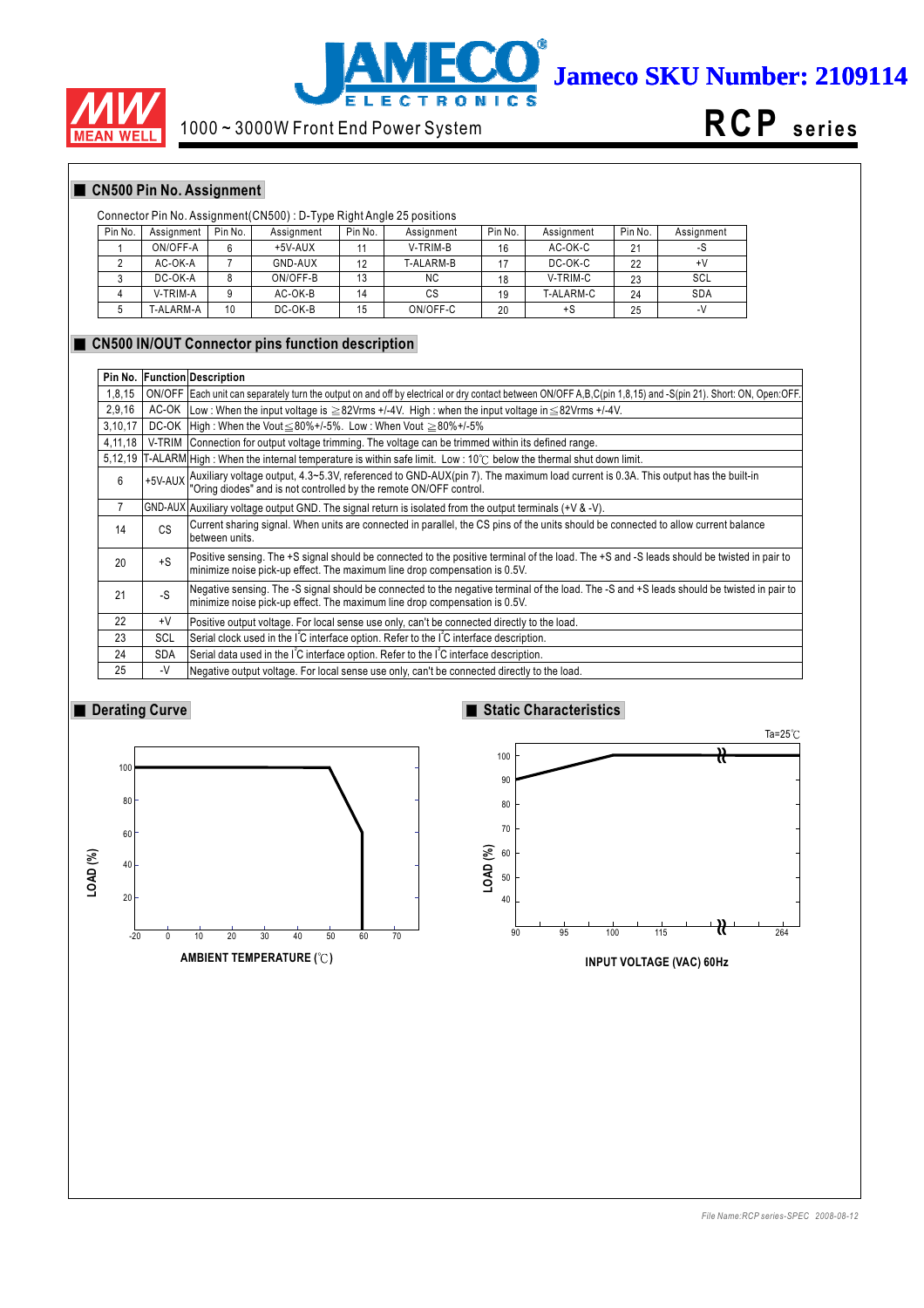



**RCP s e ri e s**

## **Function Manual**

#### **1. Remote ON/OFF Control**

The PSU can be turned ON/OFF together or separately by using the "Remote ON/OFF" function.





| Between ON/OFF and -S   Output |     |
|--------------------------------|-----|
| SW Open                        | OFF |
| SW Short                       | ΩN  |

## **2. Voltage Drop Compensation**

#### 2.1 Remote Sense

The remote sense compensates voltage drop on the load wiring up to 0.5V.



#### 2.2 Local Sense

**Notice : The +S,-S have to be connected to the +V,-V terminals locally in order to get the correct output voltage if the remote sensing is not used.**



#### **3. Output Voltage Trimming**

Output voltage can be trimmed between 90~110% of its rated value by the following method.



#### 3.1 RCP-1000-12



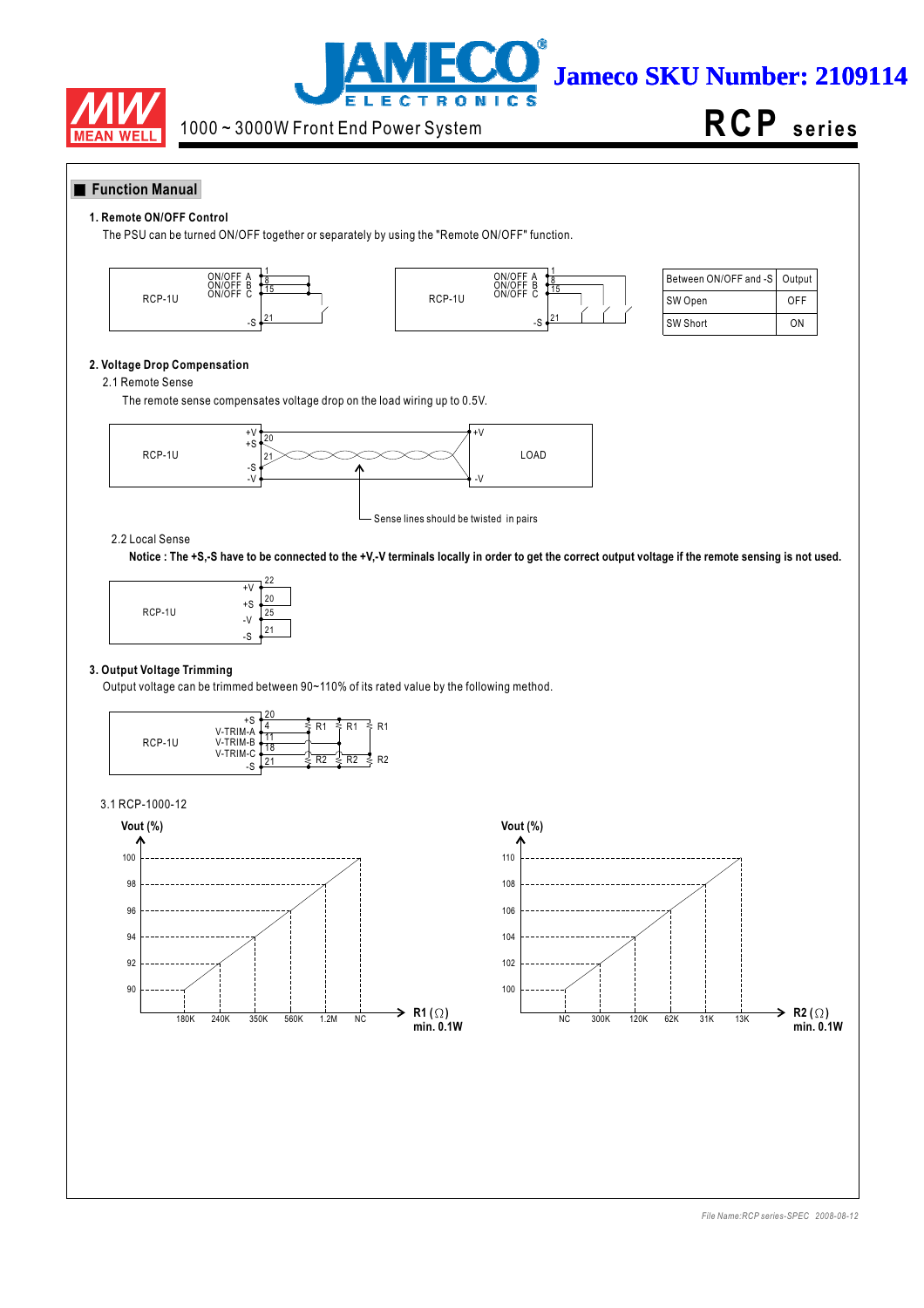

# j **Jameco SKU Number: 2109114 LECTRONICS**

1000 ~ 3000W Front End Power System

# **RCP s e ri e s**



#### **4. Front Panel Indicators & Corresponding Signal at Function Pins**

| Function       | LED       | Description                                                                              | * Signal     | <b>PSU Output</b> |
|----------------|-----------|------------------------------------------------------------------------------------------|--------------|-------------------|
| AC-OK          | <b>ON</b> | When input voltage $\geq 82V \pm 4V$                                                     | $0 - 0.5V$   | ON                |
| AC-NG          | OFF       | When input voltage $\leq 82V \pm 4V$                                                     | $4.5 - 5.5V$ | OFF               |
| DC-OK          | <b>ON</b> | When output voltage $\geq 80\% \pm 5\%$ of Vo rated.                                     | $0 - 0.5V$   | 0N                |
| DC-NG          | OFF       | When output voltage $\leq 80\% \pm 5\%$ of Vo rated.                                     | $4.5 - 5.5V$ | ON                |
| T-OK           | $---$     | When the internal temperature (TSW1 & TSW2 short) is within safe limit                   | $0 - 0.5V$   | ON                |
| <b>T-ALARM</b> | $---$     | When the internal temperature (TSW1 or TSW2 open) exceeds the limit of temperature alarm | $4.5 - 5.5V$ | OFF               |
|                |           |                                                                                          |              |                   |

\*Signal between function pin and "-S".

## **5. I C Bus Interface Option 2**

5.1 Addressing(A0,A1,A2)

The DIP switch down position is logic level "1" and the up position is level "0". Address are applicable when modules RCP-1000 I<sup>2</sup>C function are used.



Address dip switch setting

| A2 | A1 | A0 | Module |
|----|----|----|--------|
|    |    |    |        |
| 6  | ∽  |    | R      |
| q  |    |    | c      |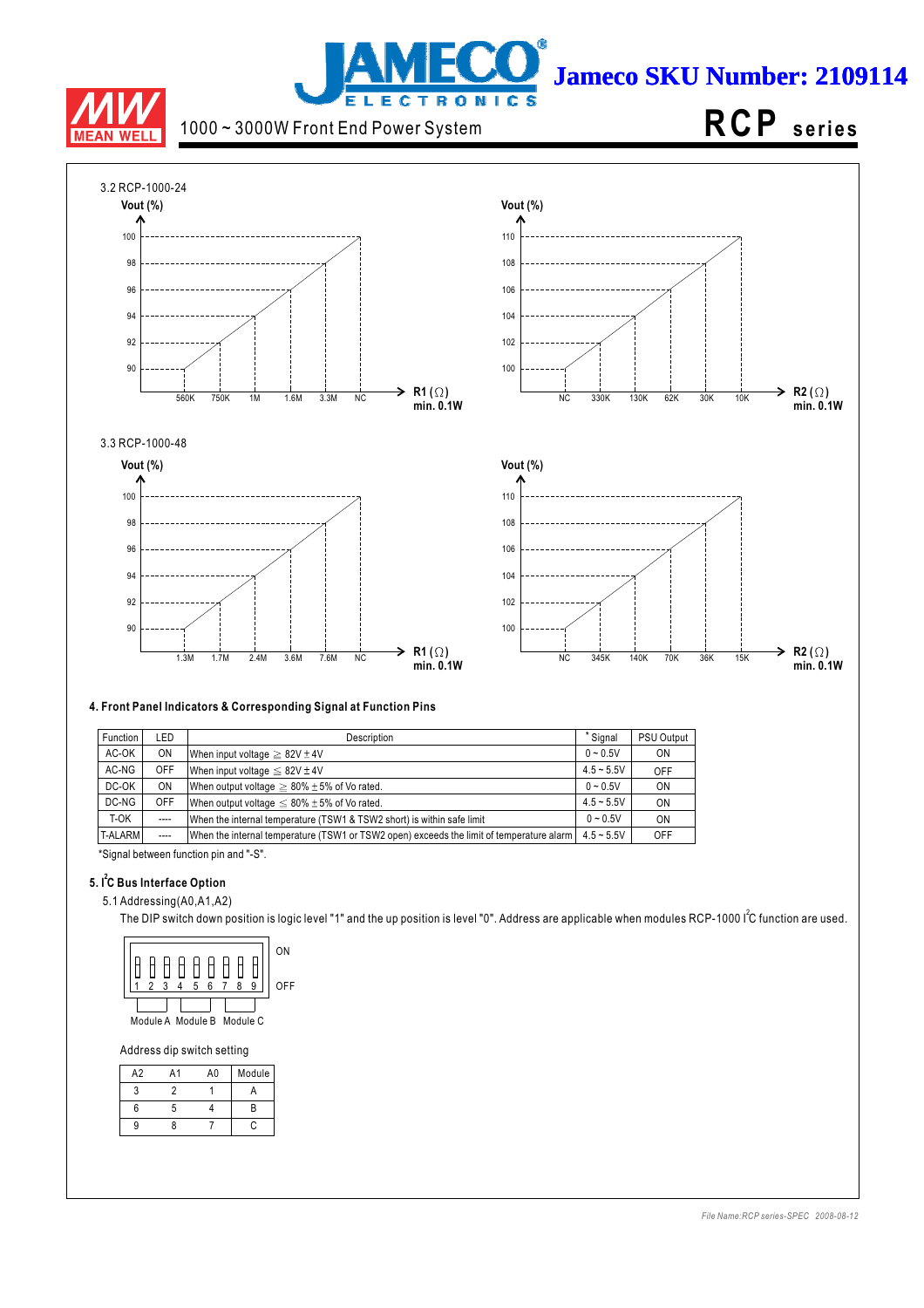

## **MODEL**:**RCP-1000-48**

## **OUTPUT FUNCTION TEST**

| <b>NO</b>       | <b>TEST ITEM</b>               | <b>SPECICATION</b>          | <b>TEST CONDITION</b>                                                    | <b>RESULT</b>                                                                            | <b>VERDICT</b> |
|-----------------|--------------------------------|-----------------------------|--------------------------------------------------------------------------|------------------------------------------------------------------------------------------|----------------|
| $\mathbf{1}$    | RIPPLE & NOISE                 | V1:300<br>mVp-p (Max)       | I/P: 230VAC<br>O/P:FULL LOAD<br>Ta: $25^{\circ}$ C                       | $V1$ :<br>mVp-p (Max)<br>43                                                              | P              |
| $\overline{2}$  | OUTPUT VOLTAGE<br>ADJUST RANGE | CH1: 46.3 V ~ 49.7V         | I/P: 230 VAC<br>I/P: 115 VAC<br>O/P:MIN LOAD<br>Ta: $25^{\circ}$ C       | $V -$<br>46.05<br>51.1<br><b>V/230 VAC</b><br>$V -$<br>46.05<br>51.1<br><b>V/115 VAC</b> | P              |
| $\mathbf{3}$    | OUTPUT VOLTAGE<br>TOLERANCE    | $V1: 1 % ~ -1 % (Max)$      | I/P: 100 VAC / 264 VAC<br>O/P:FULL/ MIN LOAD<br>Ta: $25^{\circ}$ C       | $V1$ :<br>0.5<br>$\%$ ~<br>$-0.5$<br>%                                                   | P              |
| 4               | LINE REGULATION                | V1: 0.5 % ~ - 0.5 % (Max)   | I/P: 100VAC ~ 264 VAC<br>O/P:FULL LOAD<br>Ta: $25^{\circ}$ C             | 0.02<br>$\%$ ~<br>$-0.02$<br>%<br>$V1$ :                                                 | P              |
| $5\phantom{.0}$ | <b>LOAD REGULATION</b>         | V1: 0.5 % ~ - 0.5 % (Max)   | I/P: 230 VAC<br>O/P:FULL ~MIN LOAD<br>Ta: $25^{\circ}$ C                 | $V1$ :<br>0.02<br>$\%$ ~<br>$-0.02$<br>%                                                 | P              |
| 6               | SET UP TIME                    | ms (Max)<br>230VAC:<br>1000 | I/P: 230 VAC<br>O/P:FULL LOAD<br>Ta: $25^{\circ}$ C                      | 230VAC/<br>80<br>ms                                                                      | P              |
| $\overline{7}$  | <b>RISE TIME</b>               | 60<br>230VAC:<br>ms (Max)   | I/P: 230 VAC<br>O/P:FULL LOAD<br>Ta: $25^{\circ}$ C                      | 230VAC/<br>30<br><b>ms</b>                                                               | P              |
| 8               | HOLD UP TIME                   | 230VAC:<br>16<br>ms (TYP)   | I/P: 230 VAC<br>O/P:FULL LOAD<br>Ta: $25^{\circ}$ C                      | 230VAC/<br>20<br>ms                                                                      | P              |
| 9               | OVER/UNDERSHOOT TEST           | $< +5\%$                    | I/P: 230 VAC<br>O/P:FULL LOAD<br>Ta: $25^{\circ}$ C                      | TEST:<br>< 5<br>$\%$                                                                     | P              |
| 10              | DYNAMIC LOAD                   | $V1$ :<br>4800<br>mVp-p     | I/P: 230 VAC<br>O/P:FULL /Min LOAD<br>90%DUTY/1KHZ<br>Ta: $25^{\circ}$ C | 656<br>mVp-p                                                                             | P              |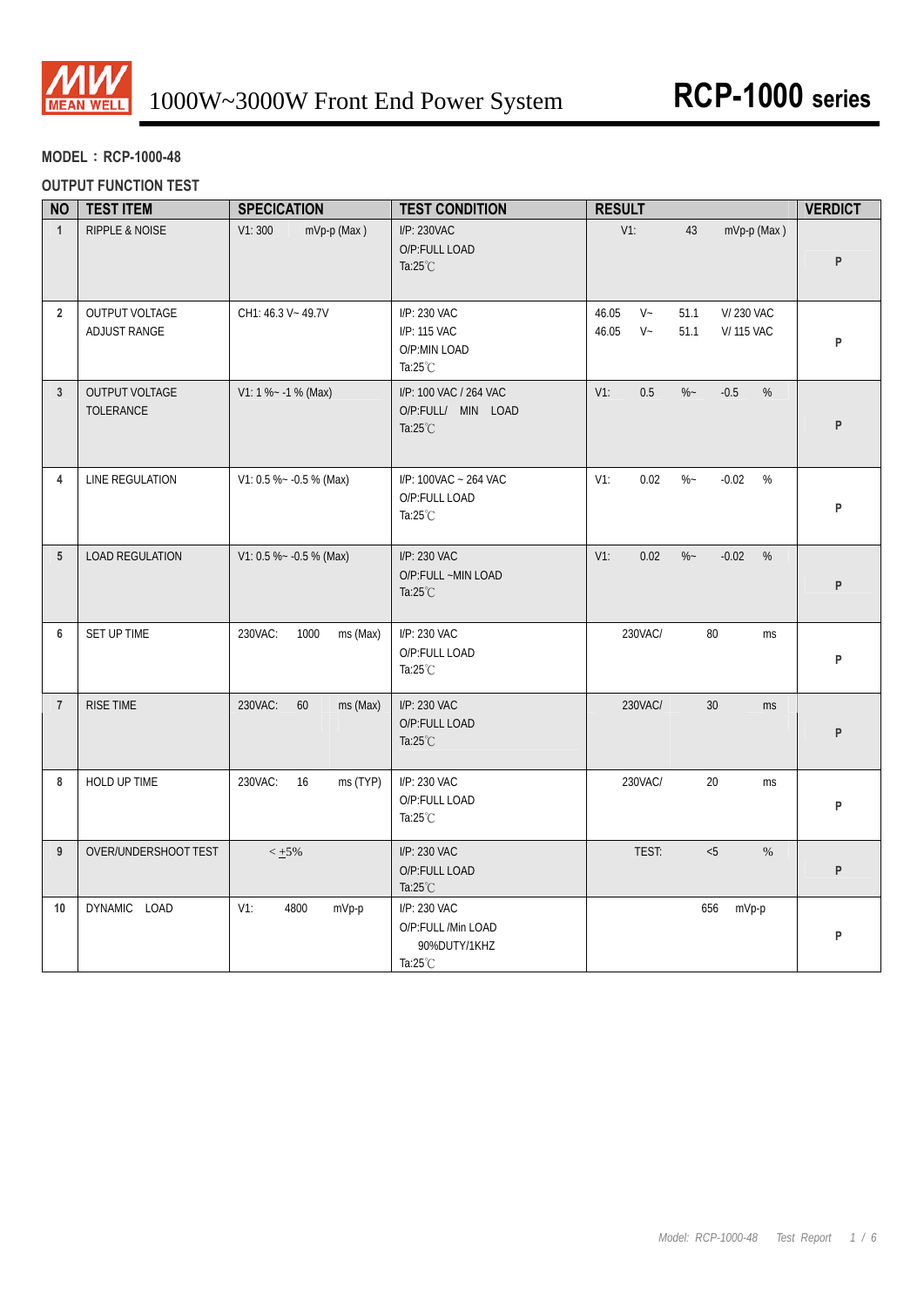

## **INPUT FUNCTION TEST**

| <b>NO</b>      | <b>TEST ITEM</b>           | <b>SPECICATION</b>                                | <b>TEST CONDITION</b>                                                                                                        | <b>RESULT</b>                                                | <b>VERDICT</b> |
|----------------|----------------------------|---------------------------------------------------|------------------------------------------------------------------------------------------------------------------------------|--------------------------------------------------------------|----------------|
| $\mathbf{1}$   | <b>INPUT VOLTAGE RANGE</b> | 90VAC~264 VAC                                     | I/P:TESTING<br>O/P:FULL LOAD<br>Ta: $25^{\circ}$ C<br>$I/P$ :<br>LOW-LINE-3V=87V<br>HIGH-LINE+15%=300 V<br>O/P:FULL/MIN LOAD | 81.2V~264V<br>TEST: OK                                       | P              |
|                |                            |                                                   | ON: 30 Sec. OFF: 30 Sec 10MIN<br>(AC POWER ON/OFF NO DAMAGE)                                                                 |                                                              |                |
| $\overline{2}$ | INPUT FREQUENCY RANGE      | 47HZ ~63 HZ<br>NO DAMAGE OSC                      | I/P: 90 VAC ~ 264 VAC<br>O/P:FULL~MIN LOAD<br>Ta: $25^{\circ}$ C                                                             | TEST: OK                                                     | P              |
| $\mathbf{3}$   | POWER FACTOR               | / 230 VAC(TYP)<br>0.96<br>/ 115 VAC(TYP)<br>0.96  | I/P: 230 VAC<br>I/P: 115 VAC<br>O/P:FULL LOAD<br>Ta: $25^{\circ}$ C                                                          | $PF =$<br>0.974<br>/ 230 VAC<br>$PF =$<br>0.998<br>/ 115 VAC | P              |
| 4              | EFFICIENCY                 | 89 % (TYP)                                        | I/P: 230 VAC<br>O/P:FULL LOAD<br>Ta: $25^{\circ}$ C                                                                          | 89.1%                                                        | P              |
| 5              | <b>INPUT CURRENT</b>       | 230V/<br>5.5<br>A (TYP)<br>115V/<br>11<br>A (TYP) | I/P: 230 VAC<br>I/P: 115 VAC<br>O/P:FULL LOAD<br>Ta: $25^{\circ}$ C                                                          | A/230 VAC<br>$=$<br>5.11<br>A/ 115 VAC<br>$\vert$ =<br>10.1  | P              |
| 6              | <b>INRUSH CURRENT</b>      | 230V/<br>50<br>A (TYP)<br><b>COLD START</b>       | I/P: 230 VAC<br>O/P:FULL LOAD<br>Ta: $25^{\circ}$ C                                                                          | 45<br>A/ 230 VAC<br>$=$                                      | P              |
| $\overline{7}$ | <b>LEAKAGE CURRENT</b>     | mA/230 VAC<br>1.1<br>$\langle$                    | I/P: 264 VAC (SINGLE UNIT)<br>O/P:Min LOAD<br>Ta: $25^{\circ}$ C                                                             | $L-FG$ :<br>0.8<br>mA<br>$N-FG$ :<br>0.8<br>mA               | P              |
|                |                            | mA/230 VAC<br>3.5<br>$\langle$                    | I/P: 264 VAC (RACK SYSTEM)<br>O/P:Min LOAD<br>Ta: $25^{\circ}$ C                                                             | $L-FG$ :<br>2.9<br>mA<br>$N-FG$ :<br>2.9<br>mA               | P              |

## **PROTECTION FUNCTION TEST**

| <b>NO</b>      | <b>TEST ITEM</b>            | <b>SPECICATION</b>                                                                       | <b>TEST CONDITION</b>                                              | <b>RESULT</b>                                                                                       | <b>VERDICT</b> |
|----------------|-----------------------------|------------------------------------------------------------------------------------------|--------------------------------------------------------------------|-----------------------------------------------------------------------------------------------------|----------------|
|                | OVER LOAD PROTECTION        | 105 %~ 125 %                                                                             | I/P: 230 VAC<br>I/P: 115 VAC<br>O/P:TESTING<br>Ta: $25^{\circ}$ C  | 119 %/ 230 VAC<br>119 %/ 115 VAC<br><b>Constant Current Limiting</b>                                | P              |
| $\overline{2}$ | OVER VOLTAGE PROTECTION     | CH1: 52.8 V ~ 64.8 V                                                                     | I/P: 230 VAC<br>I/P: 115 VAC<br>O/P:MIN LOAD<br>Ta: $25^{\circ}$ C | 59 V/ 230 VAC<br>59 V/ 115 VAC<br>Shunt down Re- power ON                                           | P              |
| 3              | OVER TEMPERATURE PROTECTION | SPEC:<br>TSW1: $75 + 5^{\circ}$ C O.T.P.<br>TSW2: $85 + 5^{\circ}$ C O.T.P.<br>NO DAMAGE | I/P: 230 VAC<br>O/P:FULL LOAD                                      | O.T.P. Active<br>Shut down o/p voltage, recovers<br>automatically after<br>temperature<br>goes down | P              |
| 4              | SHORT PROTECTION            | SHORT EVERY OUTPUT<br>1 HOUR NO DAMAGE                                                   | I/P: 264 VAC<br>O/P:FULL LOAD<br>Ta: $25^{\circ}$ C                | NO DAMAGE<br><b>Constant Current Limiting</b>                                                       | P              |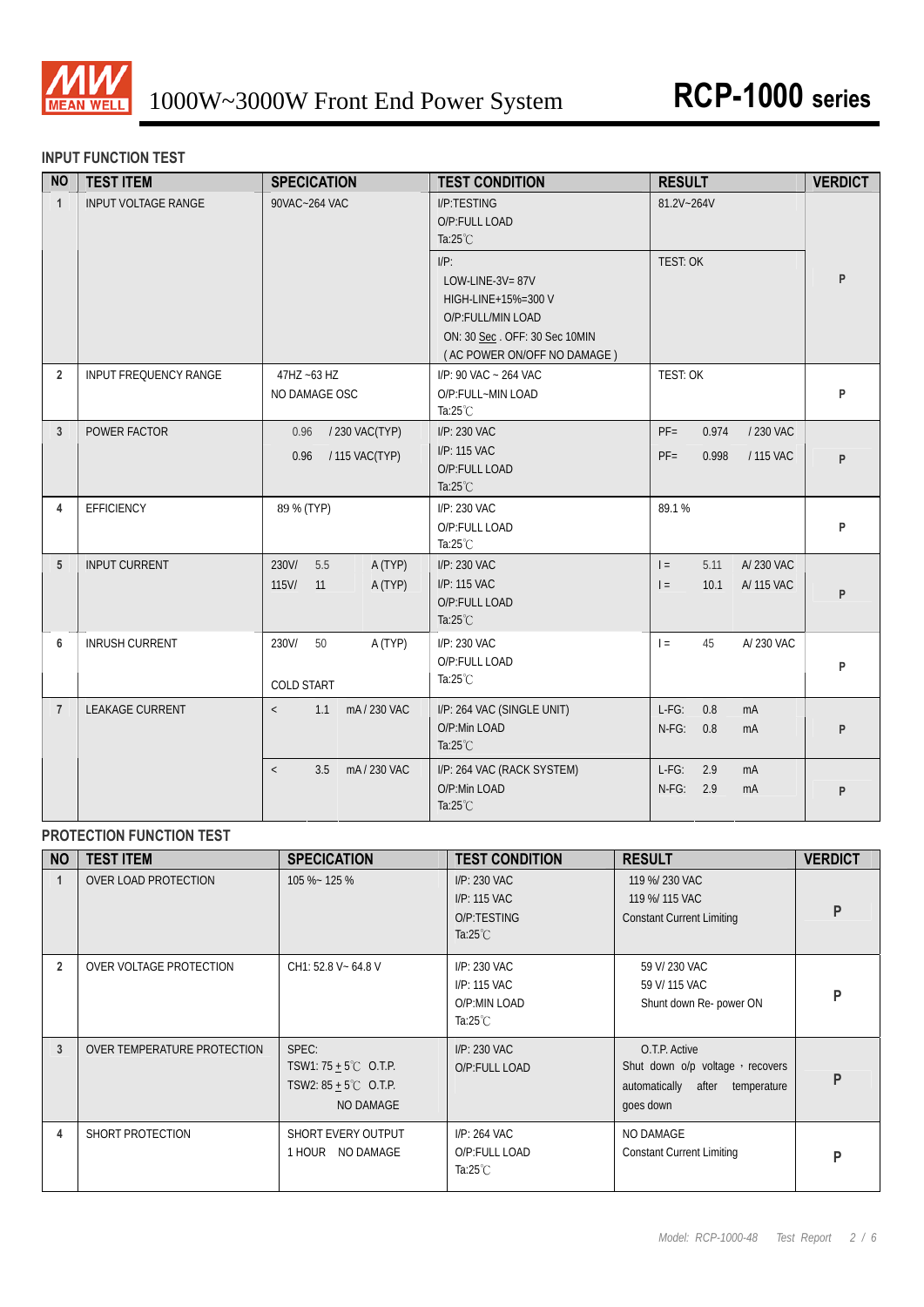

## **CONTROL FUNCTION TEST**

| <b>NO</b>      | <b>TEST ITEM</b>       | <b>SPECICATION</b>                                                                                                                                                                                                                                           | <b>TEST CONDITION</b>                               | <b>RESULT</b>                                                                                                                                                   | <b>VERDICT</b> |
|----------------|------------------------|--------------------------------------------------------------------------------------------------------------------------------------------------------------------------------------------------------------------------------------------------------------|-----------------------------------------------------|-----------------------------------------------------------------------------------------------------------------------------------------------------------------|----------------|
| $\mathbf{1}$   | FAN LOCK TEST          | FAN LOCK : POWER OFF<br>FAN UNLOCK : POWER ON                                                                                                                                                                                                                | I/P: 230 VAC<br>O/P:FULL LOAD                       | FAN LOCK : POWER OFF<br>FAN UNLOCK : POWER ON                                                                                                                   | P              |
| $2^{\circ}$    | FAN SPEED CONTROL      | Fan Voltage:<br>NO LOAD:8.7V + 1V<br>100% LOAD:11.8V + 0.6V                                                                                                                                                                                                  | I/P: 230 VAC<br>O/P:TESTING<br>Ta: $25^{\circ}$ C   | Fan Voltage:<br>NO LOAD: 8.17V<br>100% LOAD: 11.83V                                                                                                             | P              |
| 3              | REMOTE ON/OFF          | ON/OFF~ - S SHORT : POWER ON<br>ON/OFF~-S OPEN: POWER OFF<br>that is shown in Function Manual 1.1<br>(SPEC)                                                                                                                                                  | I/P: 230 VAC<br>O/P:FULL LOAD<br>Ta: $25^{\circ}$ C | ON/OFF&-S SHORT: POWER ON<br>ON/OFF& -S OPEN : POWER OFF                                                                                                        | P              |
| $\overline{4}$ | AC OK Signal           | Sink current 10 mA<br>1. When Input voltage $\geq$ 82V $\pm$ 4V:<br>AC_OK ~- S: 0~0.5V<br>Output ON/LED ON<br>2. When input voltage $\leq 82V + 4V$ :<br>AC_OK ~- S: 4.5~5.5V<br>Output OFF / LED OFF<br>that is shown in Function Manual 4.1<br>(SPEC)      | I/P: TESTING<br>O/P:FULL LOAD<br>Ta: $25^{\circ}$ C | 1. Input voltage $\geq 84$ V :<br>$AC_OK -S: 0V$<br>LED ON / PSU Output ON<br>2. Input voltage $\leq$ 83 V :<br>AC_OK ~- S: 4.86 V<br>LED OFF / PSU Output OFF  | P              |
| 5              | DC OK Signal           | Sink current 10 mA<br>1. When output voltage $\geq$ 80% $\pm$ 5%:<br>DC_OK ~- S: 0~0.5V<br>Output ON / LED ON<br>2. When output voltage $\leq 80\% + 5\%$ :<br>DC_OK ~- S: 4.5~5.5V<br>Output OFF / LED ON<br>that is shown in Function Manual 4.1<br>(SPEC) | I/P: 230 VAC<br>O/P:FULL LOAD<br>Ta: $25^{\circ}$ C | 1. Output voltage $\geq 80$ %:<br>DC_OK ~- S: 0.2V<br>LED ON / PSU Output ON<br>2. Output voltage $\leq$ 78 %:<br>DC_OK ~- S: 4.57 V<br>LED OFF / PSU Output ON | P              |
| 6              | <b>REMOTE SENSE</b>    | >0.5V<br>that is shown in Function Manual 2.1<br>(SPEC)                                                                                                                                                                                                      | I/P: 230 VAC<br>O/P:FULL LOAD<br>Ta: $25^{\circ}$ C | $>0.5V$                                                                                                                                                         | P              |
| $\overline{7}$ | Output voltage TRIM    | Adjustment of output voltage is possible<br>between 90 %~110 % of rated output<br>Connecting a resistor externally that is<br>shown in Function Manual 3.3 (SPEC)                                                                                            | I/P: 230 VAC<br>O/P:FULL LOAD<br>Ta: $25^{\circ}$ C | <b>External Resistor</b><br>90% Voltage= $1.1M\Omega$<br>110% Voltage= 13 K $\Omega$                                                                            | P              |
| 8              | <b>OVER TEMP ALARM</b> | $1.T-OK:$<br>When the TSW1 and TSW2 short:<br>T-ALARM ~- S: 0~0.5V Output ON<br>2. T-ALARM:<br>When the TSW1 or TSW2 open:<br>T-ALARM ~- S: 4.5V~5.5V Output OFF<br>that is shown in Function Manual 4.1<br>(SPEC)                                           | I/P: 230 VAC<br>O/P:FULL LOAD<br>Ta: $25^{\circ}$ C | 1. T-ALARM $\sim$ -S: 0 V<br>PSU Output ON<br>2. T-ALARM ~- S: 4.91V<br>PSU Output OFF                                                                          | P              |
| 9              | AUX ILIRY POWER (AUX)  | 5V @ 0.3A (4.5V~5.3V)                                                                                                                                                                                                                                        | I/P: 230 VAC<br>O/P:FULL LOAD<br>Ta: $25^{\circ}$ C | 4.94 V                                                                                                                                                          | P              |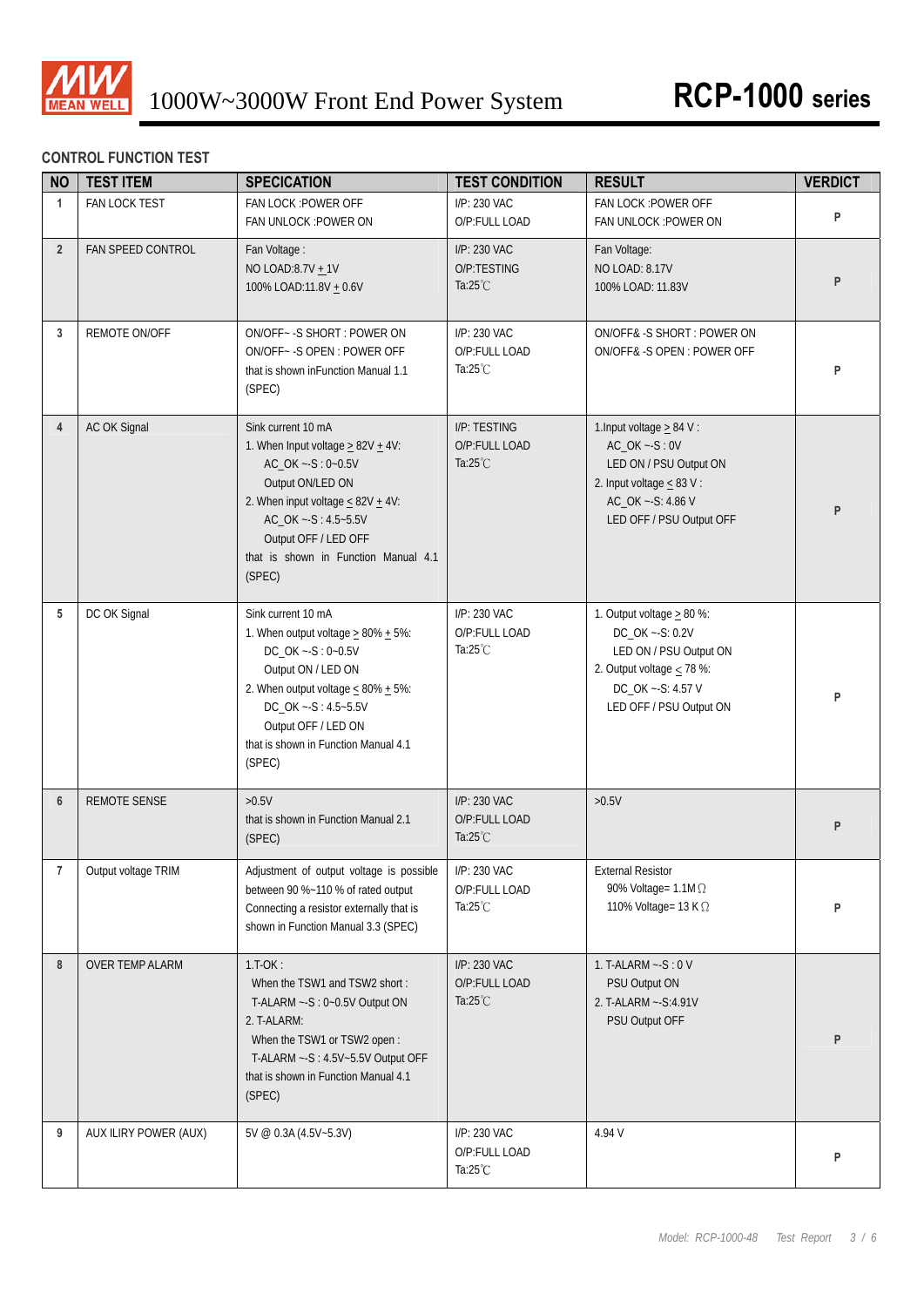

## **ENVIRONMENT TEST**

| <b>NO</b>      | <b>TEST ITEM</b>                                                         | <b>SPECICATION</b>                                                                                                                                                                                       |  | <b>TEST CONDITION</b>                                                    | <b>RESULT</b>                 |                                             | <b>VERDICT</b> |
|----------------|--------------------------------------------------------------------------|----------------------------------------------------------------------------------------------------------------------------------------------------------------------------------------------------------|--|--------------------------------------------------------------------------|-------------------------------|---------------------------------------------|----------------|
| $\mathbf{1}$   | TEMPERATURE RISE TEST                                                    | MODEL: RCP-1000-24<br>1. ROOM AMBIENT BURN-IN: 1.5HRS<br>I/P: 230VAC O/P: FULL LOAD Ta=36.5°C<br>2. HIGH AMBIENT BURN-IN: 3HRS<br>I/P: 230VAC O/P: FULL LOAD Ta= 53.7°C                                  |  |                                                                          |                               |                                             |                |
|                |                                                                          | <b>NO</b><br>Position                                                                                                                                                                                    |  | P/N                                                                      | ROOM AMBIENT<br>Ta= $36.5$ °C | <b>HIGH AMBIENT</b><br>Ta= $53.7^{\circ}$ C |                |
|                |                                                                          | D <sub>2</sub><br>$\mathbf{1}$                                                                                                                                                                           |  | CSD010060A 10A/600V                                                      | 38.7°C                        | 51.9°C                                      |                |
|                |                                                                          | TSW1<br>$\overline{c}$                                                                                                                                                                                   |  | ST-75                                                                    | 44.6°C                        | 58.4°C                                      |                |
|                |                                                                          | U1<br>3                                                                                                                                                                                                  |  | <b>IR1150S IR</b>                                                        | 40.7°C                        | 54.3°C                                      |                |
|                |                                                                          | Q <sub>1</sub><br>$\overline{4}$                                                                                                                                                                         |  | IRFP37N50A 36A/500V IR                                                   | 45.7°C                        | 59.4°C                                      |                |
|                |                                                                          | BD <sub>1</sub><br>5                                                                                                                                                                                     |  | D25XB60 25A/600V SHI                                                     | 49.1°C                        | 62.6°C                                      |                |
|                |                                                                          | L2<br>6                                                                                                                                                                                                  |  | TF-1457 LS                                                               | 59.2°C                        | 72.4°C                                      | P              |
|                |                                                                          | LF1<br>$\tau$                                                                                                                                                                                            |  | TR-690                                                                   | 47.6°C                        | 61.2°C                                      |                |
|                |                                                                          | C7<br>8                                                                                                                                                                                                  |  | 220U/450V HU 105℃                                                        | 38.8°C                        | 52.4°C                                      |                |
|                |                                                                          | D901<br>9                                                                                                                                                                                                |  | HER208 2A/1KV REC                                                        | 44.1°C                        | 59.2°C                                      |                |
|                |                                                                          | T <sub>2</sub> COIL<br>10                                                                                                                                                                                |  | TF-1558 LS                                                               | 47.5°C                        | $61.3^{\circ}$ C                            |                |
|                |                                                                          | Q906<br>11                                                                                                                                                                                               |  | 2SK2611 9A/900V TOS                                                      | 61.1°C                        | 74.9°C                                      |                |
|                |                                                                          | L <sub>100</sub><br>12                                                                                                                                                                                   |  | TF-1455 LS                                                               | 62.7°C                        | 76.8°C                                      |                |
|                |                                                                          | D <sub>101</sub><br>13                                                                                                                                                                                   |  | S60SC6M 60A/60V SHI                                                      | 63.9°C                        | 77.8°C                                      |                |
|                |                                                                          | U <sub>2</sub><br>14<br>TSW <sub>2</sub>                                                                                                                                                                 |  | <b>UCC28220 TI</b>                                                       | 42.4°C<br>58.1°C              | 58.1°C<br>71.8°C                            |                |
|                |                                                                          | 15<br>C110                                                                                                                                                                                               |  | ST-85<br>1000U/35V NCC 105°C KY                                          | 56.1°C                        | 69.7°C                                      |                |
|                |                                                                          | 16<br>C75                                                                                                                                                                                                |  | 470U/25V RUB 105℃ YXG                                                    | 40.1°C                        | 54.2°C                                      |                |
|                |                                                                          | 17<br>U507<br>18                                                                                                                                                                                         |  | <b>LM35DM NATIONAL</b>                                                   | 46.1°C                        | 59.4°C                                      |                |
|                |                                                                          |                                                                                                                                                                                                          |  |                                                                          |                               |                                             |                |
| $\overline{2}$ | OVER LOAD BURN-IN TEST                                                   | NO DAMAGE<br>1 HOUR (MIN)                                                                                                                                                                                |  | I/P: 230 VAC<br>O/P: 118% LOAD<br>Ta: $25^{\circ}$ C                     | TEST: OK                      |                                             | P              |
| 3              | LOW TEMPERATURE<br>TURN ON TEST                                          | TURN ON AFTER 2 HOUR                                                                                                                                                                                     |  | I/P: 230 VAC<br>O/P: 100% LOAD<br>Ta= $-20^{\circ}$ C                    | TEST: OK                      |                                             | P              |
| $\overline{4}$ | <b>HIGH HUMIDITY</b><br>HIGH TEMPERATURE<br>HIGH VOLTAGE<br>TURN ON TEST | AFTER 12 HOURS<br>IN CHAMBER ON<br>CONTROL 50 °C<br>NO DAMAGE                                                                                                                                            |  | I/P: 272 VAC<br>O/P:FULL LOAD<br>Ta= $50^{\circ}$ C<br>HUMIDITY= 95 %R.H | TEST: OK                      |                                             | P              |
| 5              | TEMPERATURE<br>COEFFICIENT                                               | $+0.02\%$ (0~50°C)                                                                                                                                                                                       |  | I/P: 230 VAC<br>O/P:FULL LOAD                                            |                               | $+0.003\%$ (0~50°C)                         | P              |
| 6              | <b>VIBRATION TEST</b>                                                    | 1 Carton & 1 Set<br>(1) Waveform: Sine Wave<br>(2) Frequency: 10~500Hz<br>(3) Sweep Time:10min/sweep cycle<br>(4) Acceleration:2G<br>(5) Test Time:1 hour in each axis (X.Y.Z)<br>(6) Ta: $25^{\circ}$ C |  |                                                                          | TEST: OK                      |                                             | P              |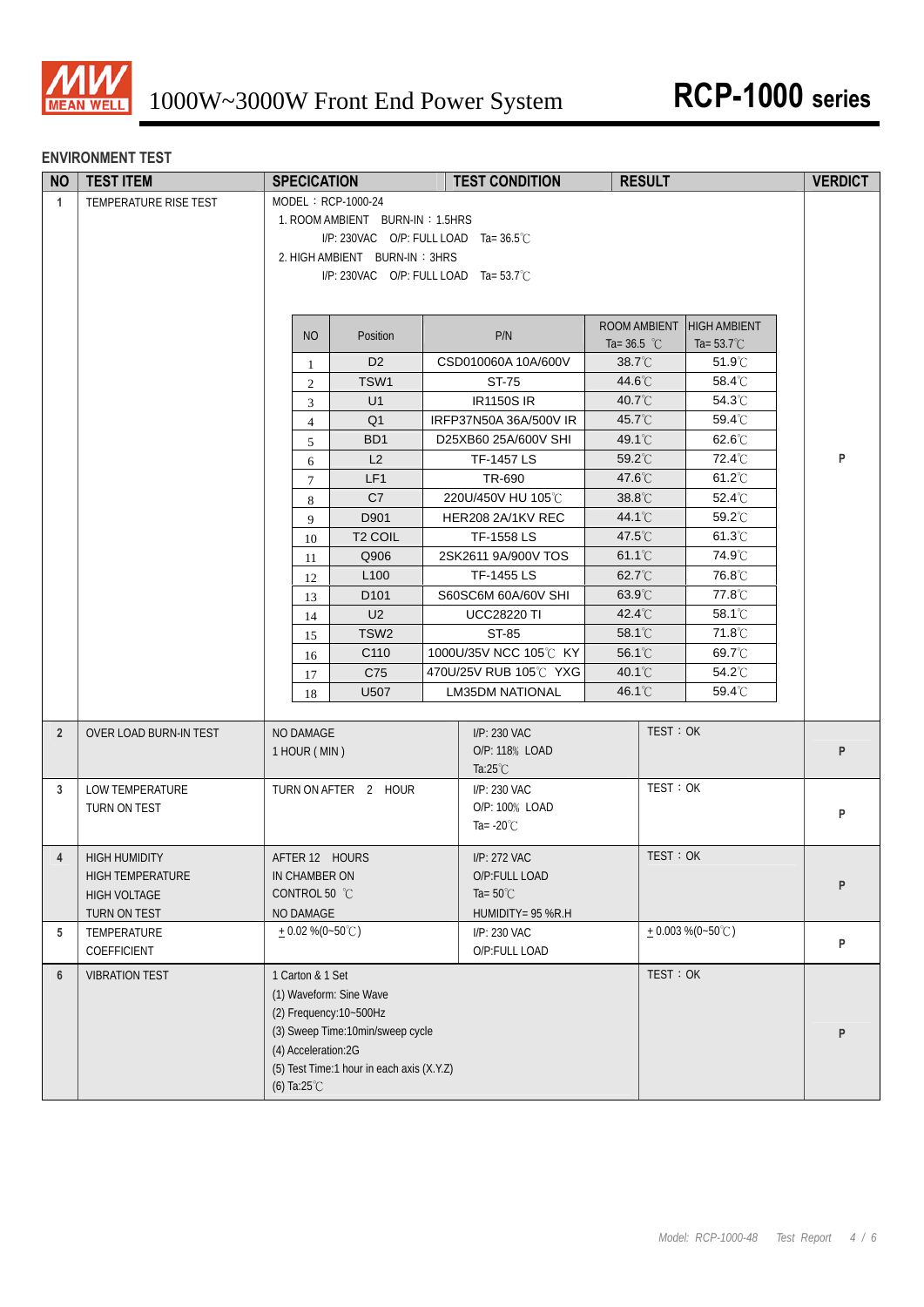

## **SAFETY TEST**

| <b>NO</b>      | <b>TEST ITEM</b>            | <b>SPECICATION</b>                                                                             | <b>TEST CONDITION</b>                                                                                        | <b>RESULT</b>                                                                                   | <b>VERDICT</b> |
|----------------|-----------------------------|------------------------------------------------------------------------------------------------|--------------------------------------------------------------------------------------------------------------|-------------------------------------------------------------------------------------------------|----------------|
|                | WITHSTAND VOLTAGE           | $I/P$ -O/P: 3 KVAC/min<br>I/P-FG: 1.5 KVAC/min<br>$O/P-FG: 0.7$ KVDC/min                       | $I/P$ -O/P: 3.6 KVAC/min<br>I/P-FG: 1.8 KVAC/min<br>$O/P-FG: 0.84$ KVDC/min<br>Ta: $25^{\circ}$ C            | $I/P-O/P$ :<br>12.63<br>mA<br>$IP-FG$ :<br>mA<br>8.81<br>0.002<br>$O/P-FG$ :<br>mA<br>NO DAMAGE | P              |
| $\overline{2}$ | <b>ISOLATION RESISTANCE</b> | $I/P$ -O/P:500VDC>100M $\Omega$<br>$I/P-FG: 500VDC > 100M\Omega$<br>$O/P-FG:500VDC>100M\Omega$ | $I/P$ -O/P:<br>500<br><b>VDC</b><br>$I/P-FG$ :<br>500<br>VDC.<br>$O/P-FG$ :<br>500 VDC<br>Ta: $25^{\circ}$ C | GΩ<br>$I/P$ -O/P:<br>16<br>30<br>GΩ<br>$I/P-FG$ :<br>GΩ<br>$O/P-FG$ :<br>8<br><b>NO DAMAGE</b>  | P              |
| 3              | <b>GROUNDING CONTINUITY</b> | FG(PE) TO CHASSIS<br>OR TRACE < 100<br>$m\Omega$                                               | $40$ A $/$ 2min<br>Ta: $25^{\circ}$ C                                                                        | $m\Omega$                                                                                       | P              |
| 4              | APPROVAL                    | TUV: Certificate NO : R50094068<br>UL: File $NO \div E183223$                                  |                                                                                                              |                                                                                                 | P              |

## **E.M.C TEST**

| <b>NO</b>      | <b>TEST ITEM</b>                              | <b>SPECICATION</b>                                         | <b>TEST CONDITION</b>                                          | <b>RESULT</b>                        | <b>VERDICT</b> |  |  |
|----------------|-----------------------------------------------|------------------------------------------------------------|----------------------------------------------------------------|--------------------------------------|----------------|--|--|
|                | <b>HARMONIC</b>                               | EN61000-3-2<br><b>CLASS D</b>                              | I/P: 230 VAC/50HZ<br>O/P:FULL LOAD<br>Ta: $25^{\circ}$ C       | <b>PASS</b>                          | P              |  |  |
| $\overline{2}$ | CONDUCTION                                    | EN55022<br><b>CLASS B</b>                                  | I/P: 230 VAC (50HZ)<br>O/P:FULL/50% LOAD<br>Ta: $25^{\circ}$ C | <b>PASS</b><br>Test by certified Lab | P              |  |  |
| 3              | <b>RADIATION</b>                              | EN55022<br><b>CLASS B</b>                                  | I/P: 230 VAC (50HZ)<br>O/P:FULL LOAD<br>Ta: $25^{\circ}$ C     | <b>PASS</b><br>Test by certified Lab | P              |  |  |
| 4              | E.S.D                                         | EN61000-4-2<br><b>INDUSTRY</b><br>AIR:8KV / Contact:4KV    | I/P: 230 VAC/50HZ<br>O/P:FULL LOAD<br>Ta: $25^{\circ}$ C       | CRITERIA A                           | P              |  |  |
| 5              | E.F.T                                         | EN61000-4-4<br><b>INDUSTRY</b><br><b>INPUT: 2KV</b>        | I/P: 230 VAC/50HZ<br>O/P:FULL LOAD<br>Ta: $25^{\circ}$ C       | CRITERIA A                           | P              |  |  |
| 6              | <b>SURGE</b>                                  | IEC61000-4-5<br><b>INDUSTRY</b><br>$L-N:2KV$<br>L,N-PE:4KV | I/P: 230 VAC/50HZ<br>O/P:FULL LOAD<br>Ta: $25^{\circ}$ C       | CRITERIA A                           | P              |  |  |
| 7              | Test by certified Lab $&$ Test Report Prepare |                                                            |                                                                |                                      |                |  |  |

## **M.T.B.F & LIFE CYCLE CALCULATION**

| <b>NO</b> | <b>TEST ITEM</b> | <b>SPECICATION</b>                 | <b>TEST CONDITION</b>                                     | <b>RESULT</b> | <b>VERDICT</b> |
|-----------|------------------|------------------------------------|-----------------------------------------------------------|---------------|----------------|
|           | CAPACITOR        |                                    | RCP-1000-24 : SUPPOSE C110 IS THE MOST CRITICAL COMPONENT |               |                |
|           | LIFE CYCLE       | I/P: 230VAC                        | O/P:FULL LOAD Ta= 25 °C LIFE TIME= 777098 HRS             |               |                |
|           |                  | I/P: 230VAC                        | O/P:FULL LOAD Ta= 50 °C LIFE TIME= 176323 HRS             |               |                |
|           | <b>MTBF</b>      | MIL-HDBK-217F NOTICES2 PARTS COUNT |                                                           |               |                |
|           |                  | TOTAL FAILURE RATE: 43.4K HRS      |                                                           |               |                |